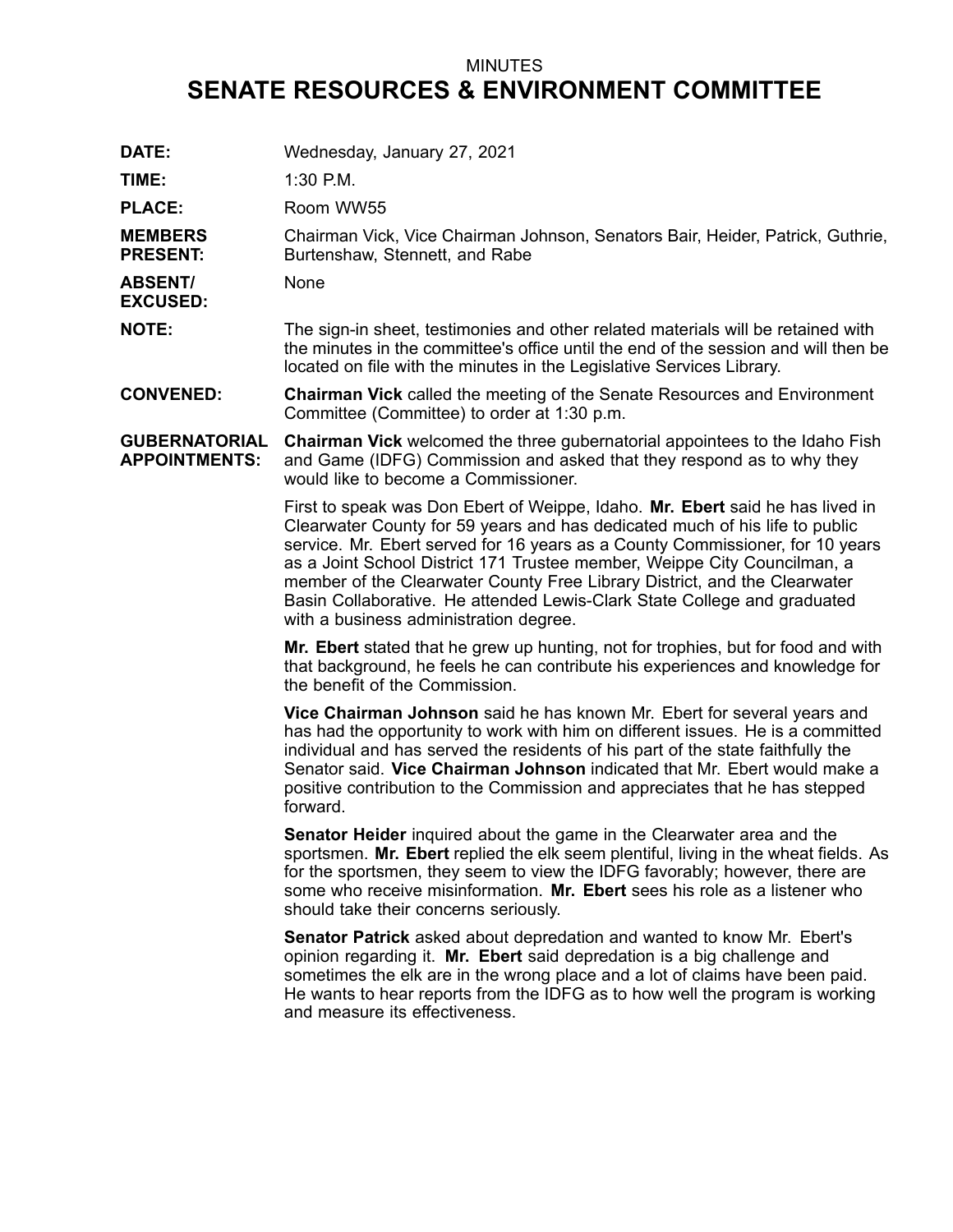**Chairman Vick** said he noted that Mr. Ebert did not belong to any sportsmen's groups. **Mr. Ebert** said he hadn't felt the need to join as he hunts on his own property. However, he does support them and their causes. **Chairman Vick** then asked about his favorite sportsman activity. **Mr. Ebert** replied that he enjoys sitting and watching wildlife in their natural surroundings and wishes everyone could have that experience.

**Chairman Vick** called on Gregory Cameron of Rupert, Idaho, to tell the Committee why he would like to be reappointed to the position of Commissioner. **Mr. Cameron** said he has enjoyed serving as <sup>a</sup> Commissioner the past four years and would like to continue. His father and grandfathers introduced him to archery hunting and fly-fishing, and he has passed that on to his children and grandchildren. **Mr. Cameron** stated that his goal is to keep Idaho like it has been so that future generations can enjoy it.

**Senator Heider** posed two questions to Mr. Cameron. 1) How often does he communicate with the sportsmen in his area as to what the Commission is doing and 2) What is going on relative to the hunting and fishing opportunities in Southern Idaho. **Mr. Cameron** said he talks to anyone that calls him and he tries to help them with their concerns. Also, he attends public meetings, IDFG meetings, and landowner meetings.

**Senator Stennett** commended Mr. Cameron for the great job he is doing in her district and said she appreciates his availability. She then discussed trapping and the need for more education regarding it. With places like the Boise Foothills, Sun Valley, and McCall experiencing massive multiuse development growth, Senator Stennett is afraid someone will get hurt and there will be lawsuits which the state or the IDFG Commission does not need.

**Senator Stennett** related an incident regarding her dog being caught in <sup>a</sup> trap next to <sup>a</sup> trail on which they were walking. The trap was anchored in the frozen ground and there were no markings or identification as to whom the trap belonged. After several hours of agony, two men helped retrieve the dog from the trap. **Senator Stennett** provided the Committee with <sup>a</sup> detailed report of the incident, saying she hoped that it would bring attention to what can happen when traps are not the proper size or properly placed.

**Mr. Cameron** agreed that the IDFG Commission could do <sup>a</sup> better job of educating the public. The Committee discussed signage, as well as consequences for trappers not obeying the law.

**Senator Burtenshaw** asked for an explanation of being <sup>a</sup> Commissioner as <sup>a</sup> "dream job." **Mr. Cameron** said he has <sup>a</sup> passion for wildlife and sportsmen activities. There is nothing else he would rather do than to work with the public regarding hunting and fishing, Mr. Cameron said.

**Chairman Vick** addressed the depredation problem and inquired as to how it could be improved. **Mr. Cameron** said the Commission works on depredation problems continually and every depredation issue is different. A lot of money has been put into the program and it can always be improved, he said. Several years ago, there was <sup>a</sup> big problem in the Bellevue area and fences were installed around the haystacks. When the elk couldn't get to the hay, they moved on and spent the winter elsewhere.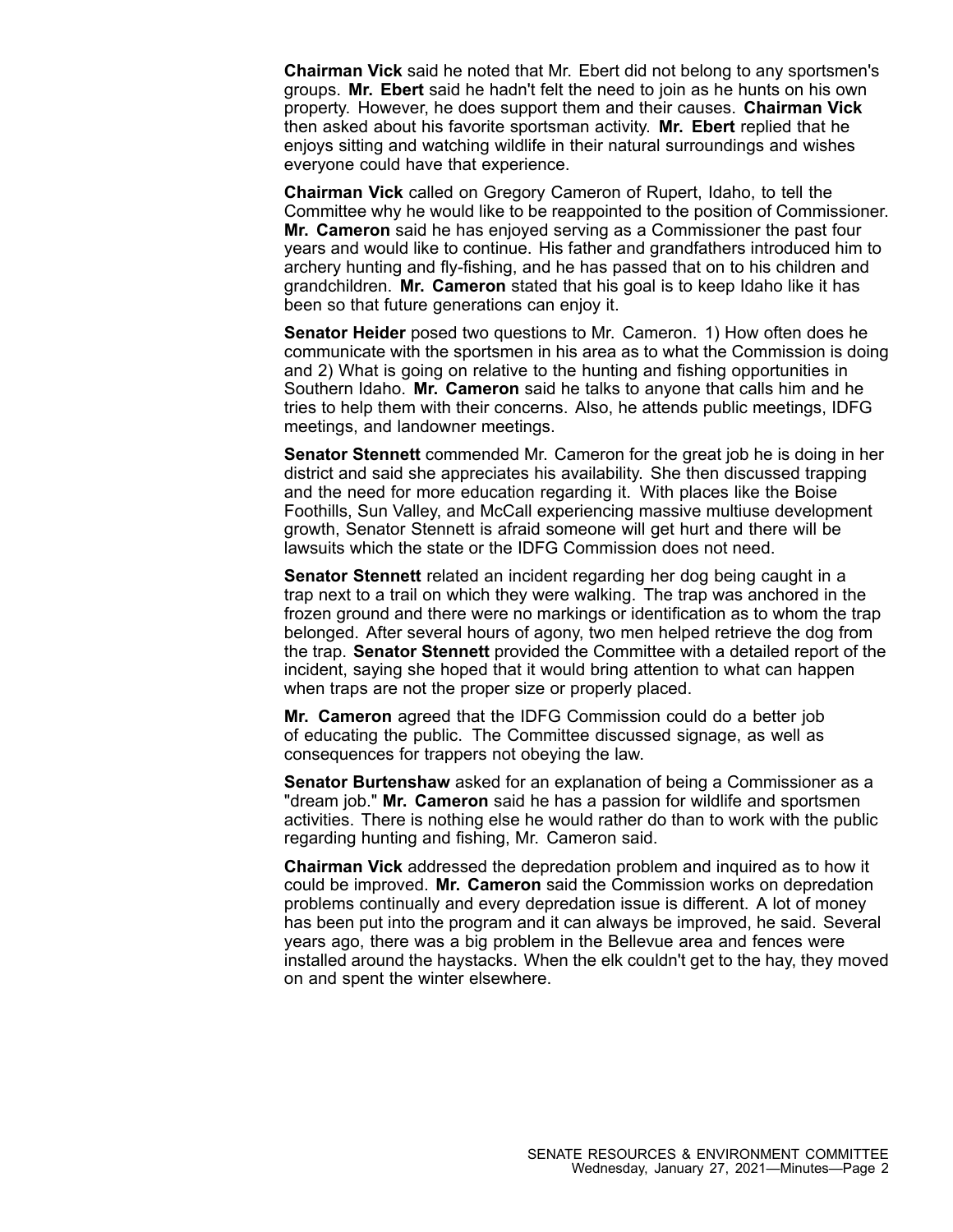**Chairman Vick** called on Ron Davies of Clayton, Idaho, to tell the Committee why he wants to serve on the IDFG Commission. **Mr. Davies** said he served as the Pocatello Fire Department Battalion Chief and was president of the Professional Fire Fighters of Idaho. He has <sup>a</sup> successful track record of leading different organizations for getting people to work together as <sup>a</sup> team and focus on <sup>a</sup> common goal. **Mr. Davies** indicated in his biography that he is poised and confident under pressure and able to make good decisions in adverse conditions.

**Senator Stennett** said she wanted to thank Mr. Davies as <sup>a</sup> first responder for all the good work he has done. She is pleased that he has <sup>a</sup> passion for wanting to live in Clayton.

**Senator Patrick** asked if there are better ways to control depredation than what has been done (shooting the game). He also asked Mr. Davies about trapping. **Mr. Davies** responded by saying he is trying to become educated with all the tools that IDFG uses in the depredation problem. There is <sup>a</sup> fine line between keeping the amount of game that all the sportsmen want and the needs of the agricultural community, Mr. Davies said. Mr. Davies said knowledge of trapping is his biggest weakness.

**Senator Guthrie** said, in the spirit of disclosure, he has known Mr. Davies and his wife for <sup>a</sup> good number of years, and her family for his whole life. He then asked Mr. Davies if there was an aha moment that made him want to seek the appointment.

**Mr. Davies** said that after being <sup>a</sup> public servant for 26 years, he missed the interaction with the people. He also has <sup>a</sup> passion for hunting and fishing. **Senator Guthrie** then asked what skill set he might bring to the Commission. **Mr. Davies** replied that the tools he would bring to the Commission would be leadership skills.

**Senator Stennett** inquired as to how the public can be educated about the diverse ways to use the landscape. **Mr. Davies** agreed that education is needed, especially regarding traps. As to the increase in use by the public, he feels the covid -19 pandemic has had an effect on it.

**Senator Heider** said the main responsibility of <sup>a</sup> Commissioner is to communicate with the constituents they represent, and with the background that Mr. Davies has, he thinks Mr. Davies will make <sup>a</sup> good Commissioner.

**Chairman Vick** thanked the three gubernatorial appointees for appearing before the Committee and said he is impressed with the caliber of the gentlemen and that voting will take place at the next meeting.

**PASSED THE** Chairman Vick passed the gavel to Vice Chairman Johnson.

**GAVEL:**

**DOCKET NO. 13-0116-2002 The Trapping of Predatory and Unprotected Wildlife and the Taking of Furbearing Animals**. **Vice Chairman Johnson** asked Paul Kline, Deputy Director, IDFG, to briefly provide <sup>a</sup> summary regarding the discussion of **Docket No 13-0116-2002** that was held on January 25, 2021. **Mr. Kline** said the first part of the rulemaking was establishing restrictions on the use of body-grip traps, which was brought to the IDFG Commission by petition from the Idaho Trappers Association. Part two simplifies language associated with the use of bait for trapping furbearing predatory and unprotected wildlife. That was also brought to the Commission by petition from the Idaho Trappers Association.